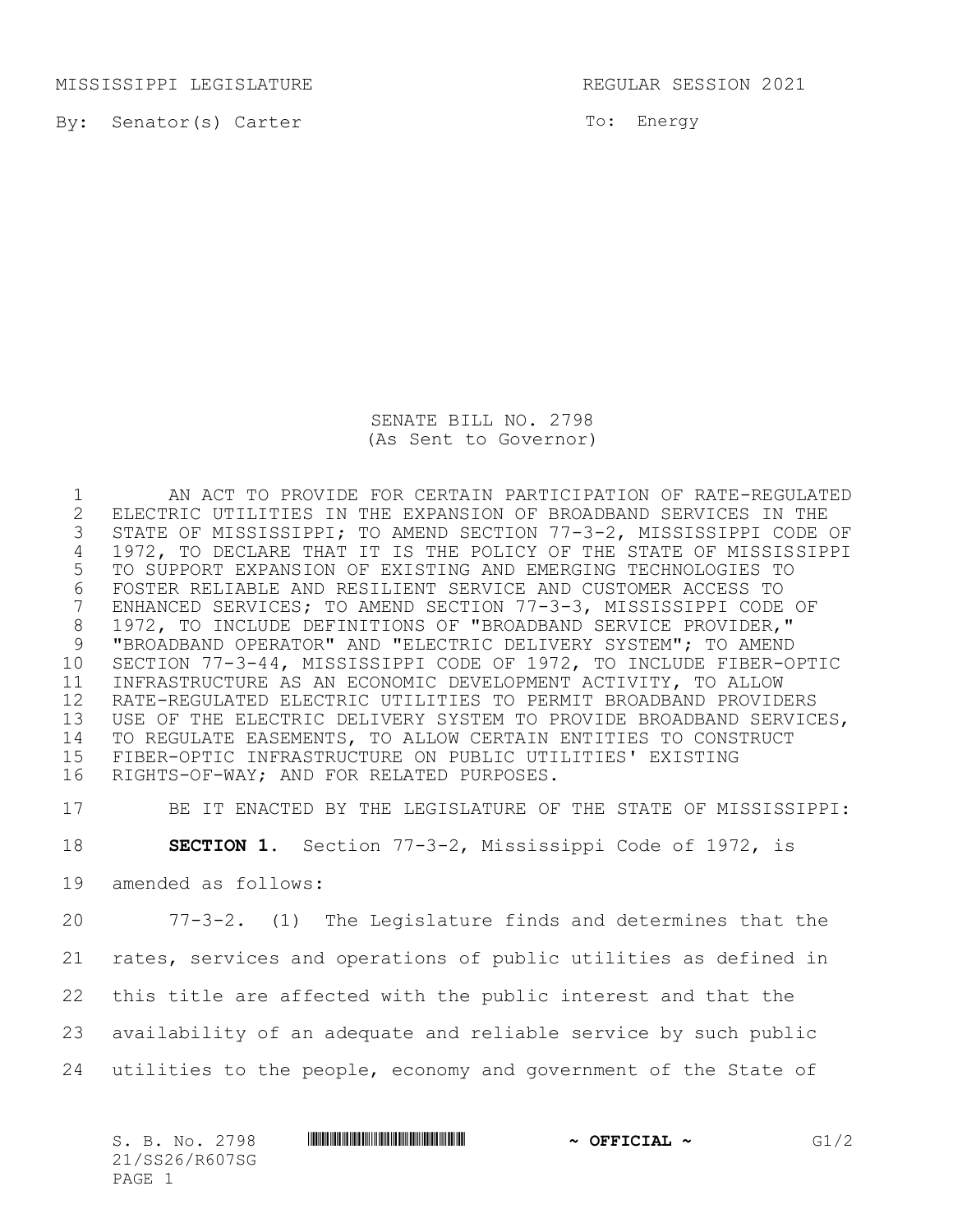Mississippi is a matter of public policy. The Legislature hereby declares to be the policy of the State of Mississippi:

 (a) To provide fair regulation of public utilities in 28 the interest of the public;

 (b) To promote the inherent advantage of regulated public utilities;

 (c) To promote adequate, reliable and economical service to all citizens and residents of the state;

 (d) To provide just and reasonable rates and charges for public utility services without unjust discrimination, undue preferences or advantages, or unfair or destructive competitive practices and consistent with long-term management and conservation of energy resources by avoiding wasteful, uneconomic and inefficient uses of energy;

 (e) To encourage and promote harmony between public utilities, their users and the environment;

 (f) To foster the continued service of public utilities on a well-planned and coordinated basis that is consistent with the level of service needed for the protection of public health and safety and for the promotion of the general welfare;

 (g) To cooperate with other states and the federal government in promoting and coordinating interstate and intrastate 47 public utility service and reliability;

 (h) To encourage the continued study and research for new and innovative rate-making procedures which will protect the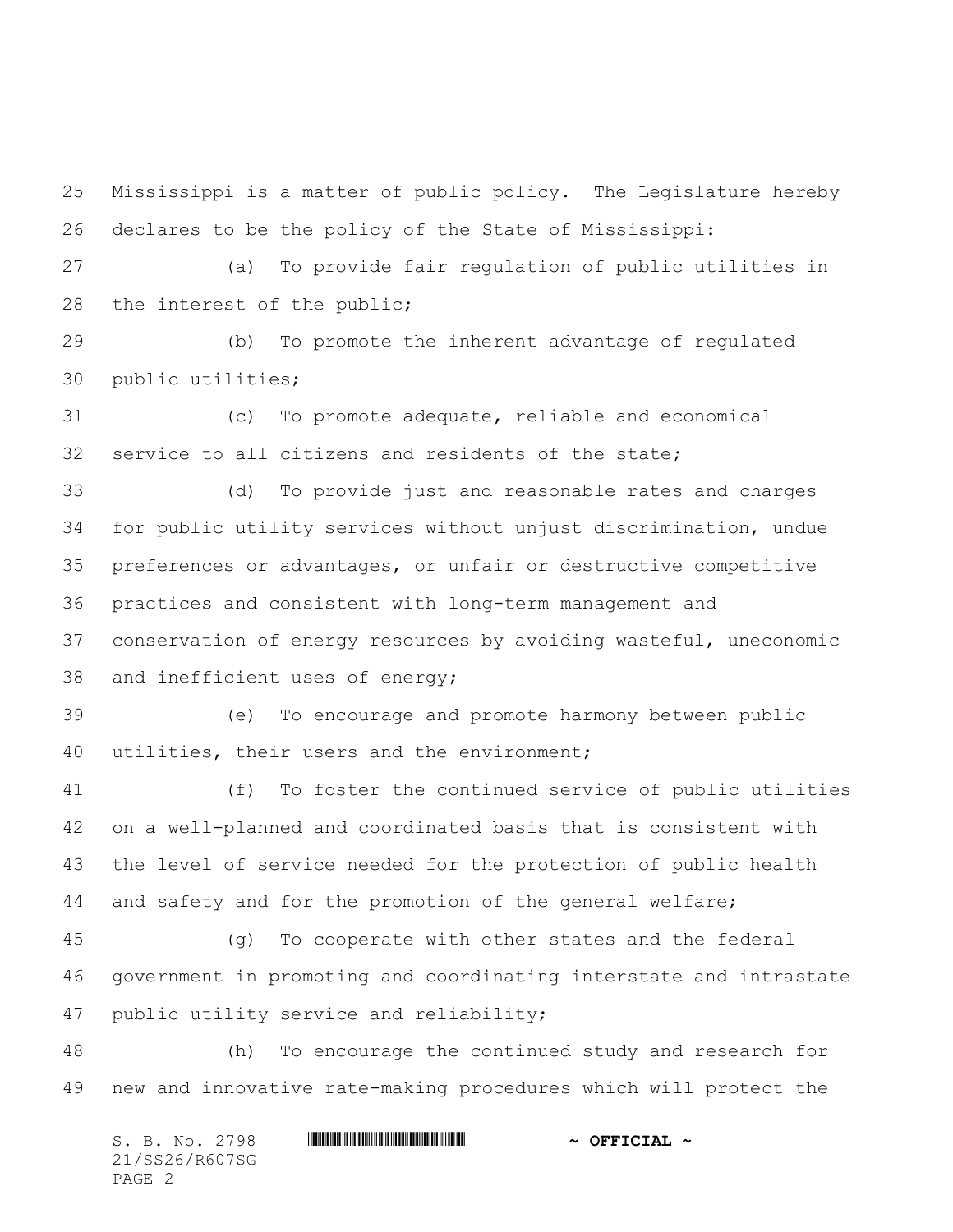state, the public, the ratepayers and the utilities, and where possible reduce the costs of the rate-making process; and (i) With respect to rate-regulated public utilities, to foster, encourage, enable and facilitate economic development in the State of Mississippi, **\* \* \*** to support and augment economic development activities, **\* \* \*** to expand deployment of existing and emerging technologies, including fiber-optic infrastructure which will foster a more reliable and resilient utility delivery system and provide customer access to enhanced services, to authorize and empower the Public Service Commission **\* \* \*** in carrying out its statutory responsibilities, and to take every opportunity to advance the economic development of the state.

 (2) To these ends, therefore, authority shall be vested in the Mississippi Public Service Commission to regulate public utilities in accordance with the provisions of this title.

 (3) (a) The commission shall, in addition to its other powers and duties, be authorized and empowered, in its discretion, to consider and adopt a formula type rate of return evaluation rate which may include provision for the commission to:

 (i) Periodically review and adjust, if required, the utility's level of revenues based upon the actual books and records of the utility which are periodically the subject of 72 independent audits and regulatory audits;

 (ii) Review the utility's performance in certain areas or categories which may be used by the commission in the

| S. B. No. 2798 | $\sim$ OFFICIAL $\sim$ |
|----------------|------------------------|
| 21/SS26/R607SG |                        |
| PAGE 3         |                        |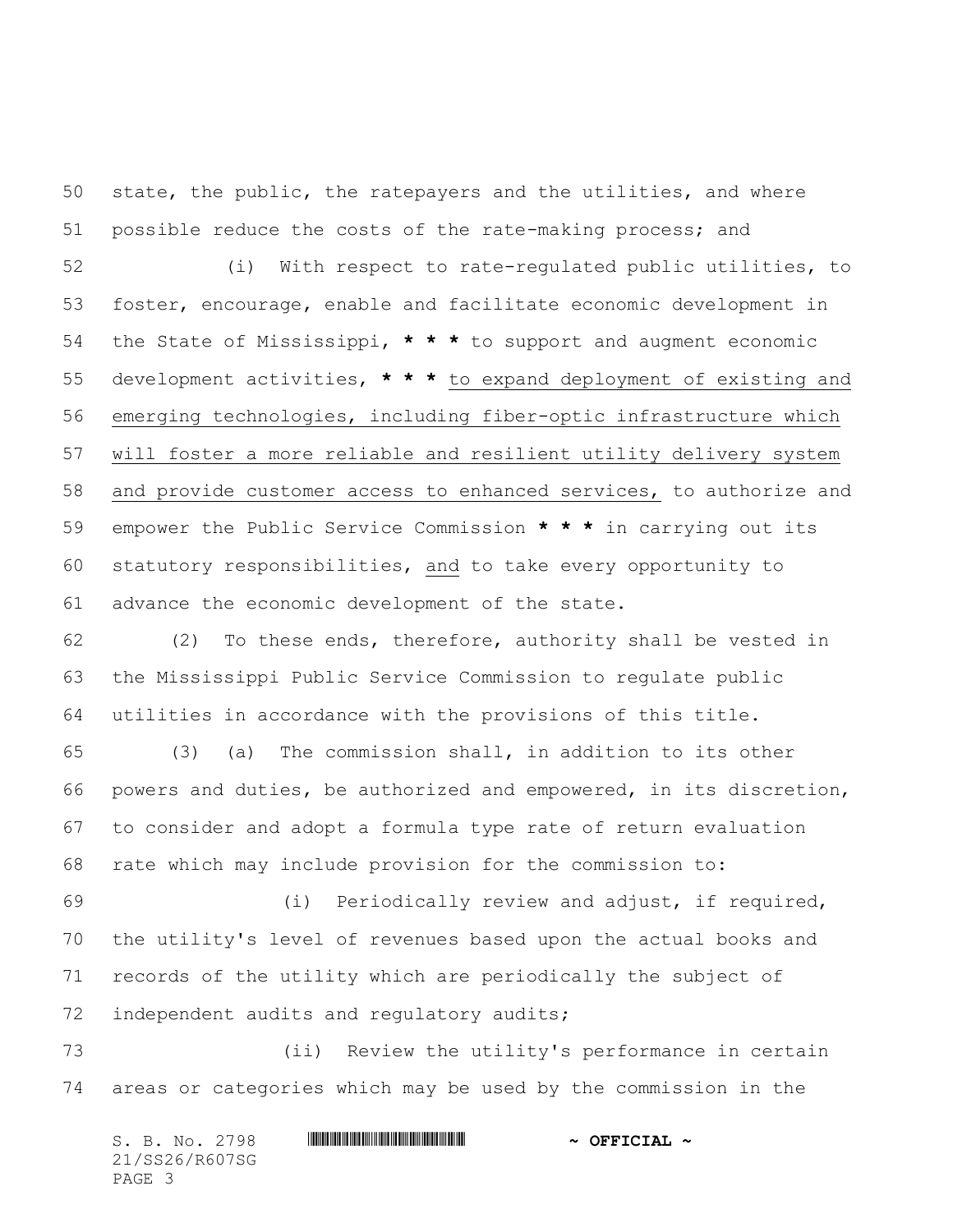manner selected by it which may include rate incentives or penalties so long as such are found to be fair and reasonable and result in a level of revenue which is fair and reasonable; and (iii) Use such other provisions which may be

permitted by this chapter.

 (b) When a formula type rate of return evaluation rate with periodic revenue adjustments is adopted by the commission, each periodic revenue adjustment will be separately considered for the purpose of determining whether a hearing is required pursuant to Section 77-3-39(1), and no such hearing shall be required if the amount of any separate periodic adjustment to the level of revenues of the utility is not a "major change" as defined in Section 77-3-37(8).

 (c) In administering any such formula type rate of return evaluation rate, the following procedures shall be observed by the commission:

 (i) Each periodic evaluation shall be supported with a sworn filing by the utility incorporating the data 93 specified in the formula rate adopted by the commission, and such data shall be verified by the commission; and

 (ii) A hearing shall be required, as provided by law, to determine compliance with the formula rate plan and the accuracy of the data prior to any change in the level of revenues if the cumulative change in any calendar year exceeds the greater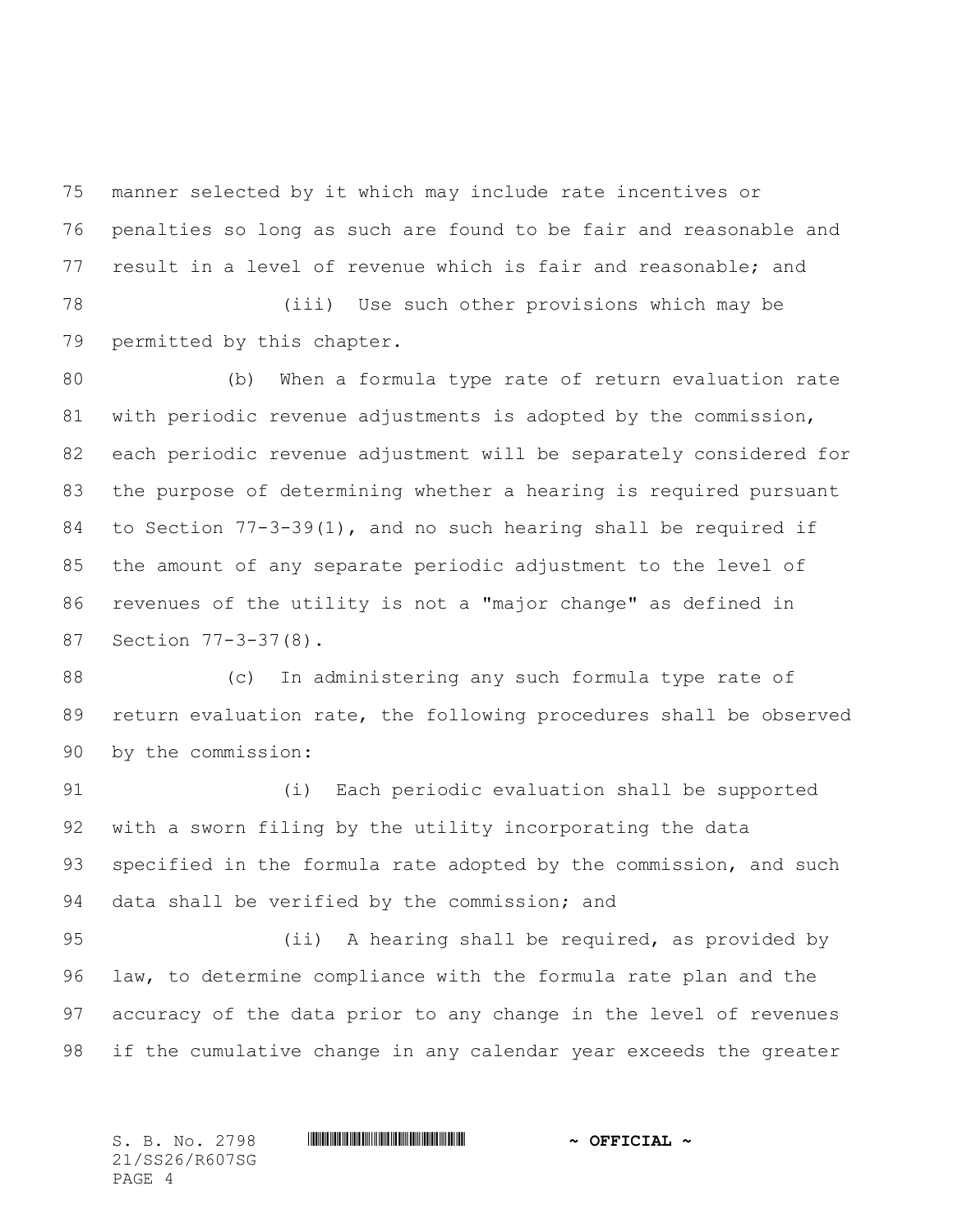of Two Hundred Thousand Dollars (\$200,000.00) or four percent (4%) of the annual revenues of the utility.

 (d) The requirements of paragraphs (a), (b) and (c) of this subsection and other applicable provisions of Title 77, Chapter 3, Article 1, Mississippi Code of 1972, which are observed by the commission in administering such rate, are hereby declared to be procedural but are not required to be included in the rate itself.

 (4) It is the intention of the Legislature to validate, retroactively to its initial adoption by the commission, any formula type rate, including any revenue adjustments effected pursuant thereto, which has heretofore been adopted by the commission. For the purposes of the retroactive validation and the administration of any formula type rate heretofore adopted by the commission, should the provisions of Title 77, Chapter 3, Article 1, Mississippi Code of 1972, conflict with any provisions of such formula type rate, Title 77, Chapter 3, Article 1, Mississippi Code of 1972, shall be interpreted to prevail and the formula type rate shall hereafter be administered or revised to conform to Title 77, Chapter 3, Article 1, Mississippi Code of 1972; provided, however, such conflict, if any, shall not be held to invalidate the retroactive effect of this section upon such rate.

 **SECTION 2.** Section 77-3-3, Mississippi Code of 1972, is amended as follows: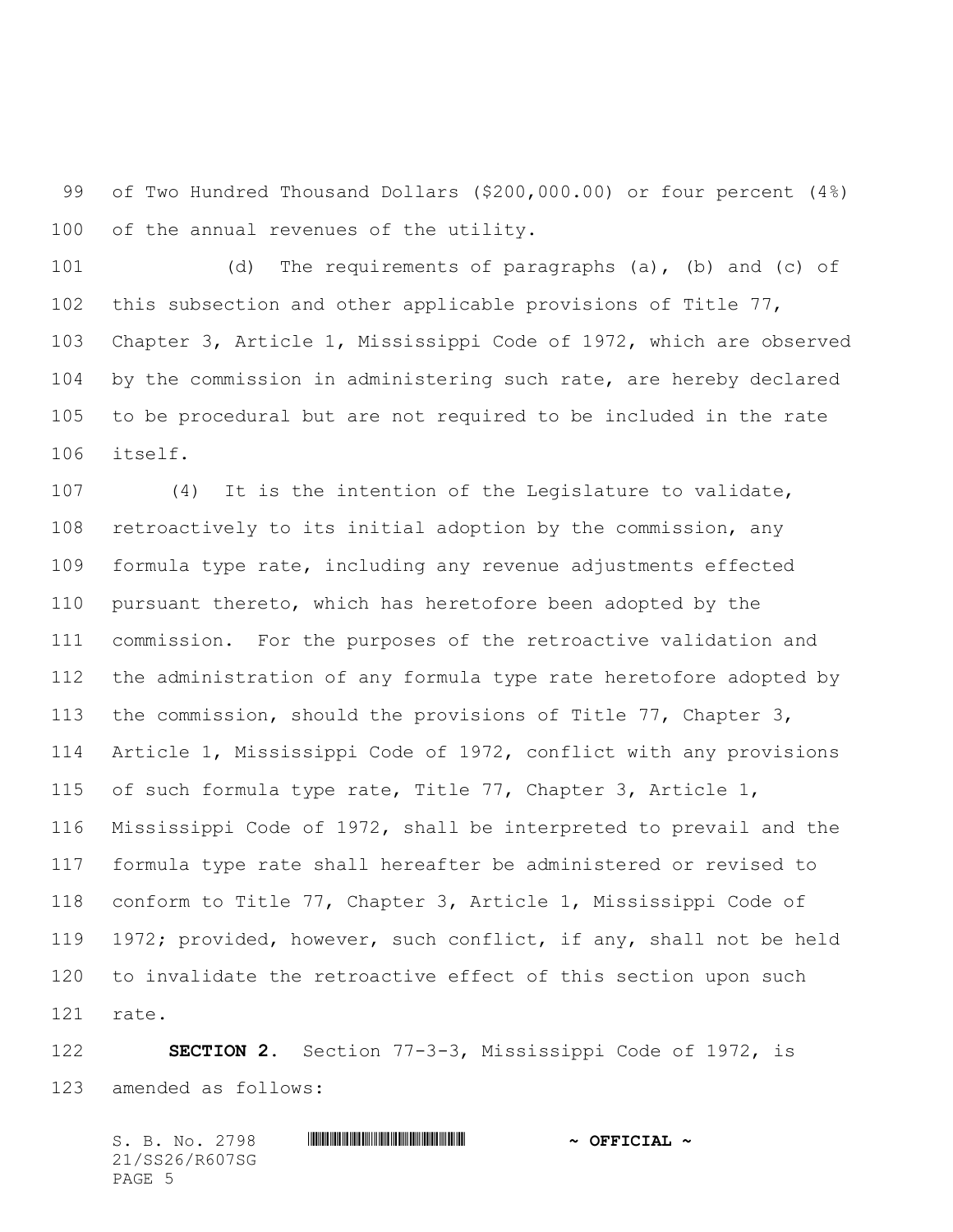77-3-3. As used in this chapter:

 (a) The term "corporation" includes a private or public corporation, a municipality, an association, a joint-stock association or a business trust.

 (b) The term "person" includes a natural person, a partnership of two (2) or more persons having a joint or common interest, a cooperative, nonprofit, limited dividend or mutual association, a corporation, or any other legal entity.

 (c) The term "municipality" includes any incorporated city, town or village.

 (d) The term "public utility" includes persons and corporations, or their lessees, trustees and receivers now or hereafter owning or operating in this state equipment or facilities for:

 (i) The generation, manufacture, transmission or distribution of electricity to or for the public for compensation;

 (ii) The transmission, sale, sale for resale, or distribution of natural, artificial, or mixed natural and artificial gas to the public for compensation by means of transportation, transmission, or distribution facilities and 144 equipment located within this state; however, the term shall not 145 include the production and gathering of natural gas, the sale of natural gas in or within the vicinity of the field where produced, or the distribution or sale of liquefied petroleum gas or the sale

21/SS26/R607SG PAGE 6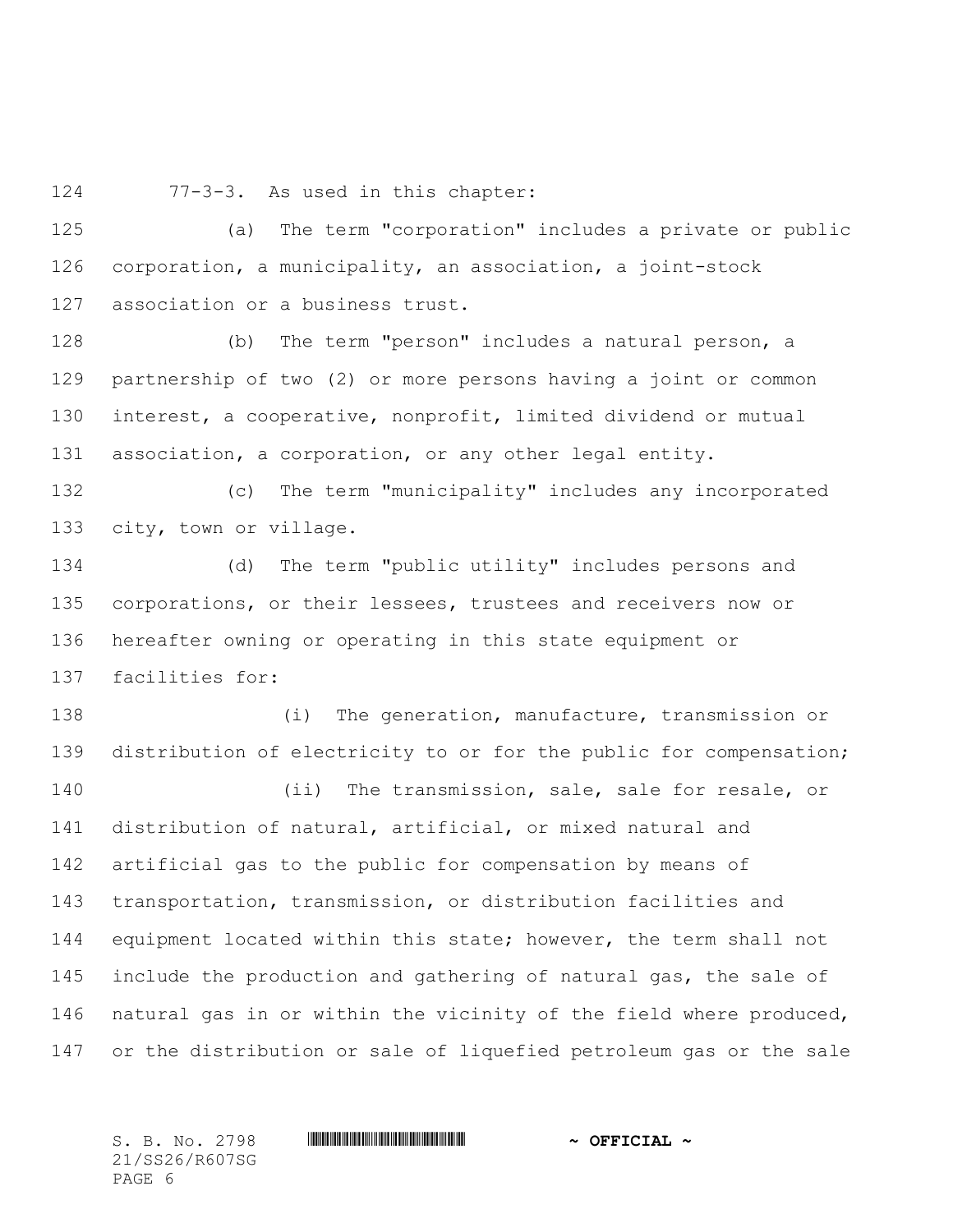to the ultimate consumer of natural gas for use as a motor vehicle fuel;

 (iii) The transmission, conveyance or reception of any message over wire, of writing, signs, signals, pictures and sounds of all kinds by or for the public, where such service is offered to the public for compensation, and the furnishing, or the furnishing and maintenance, of equipment or facilities to the public, for compensation, for use as a private communications system or part thereof; however, no person or corporation not otherwise a public utility within the meaning of this chapter shall be deemed such solely because of engaging in this state in the furnishing, for private use as last aforementioned, and moreover, nothing in this chapter shall be construed to apply to television stations, radio stations, community television antenna services, video services, Voice over Internet Protocol services ("VoIP"), any wireless services, including commercial mobile services, Internet Protocol ("IP") - enabled services or broadband services; and

166 (iv) The transmission, distribution, sale or resale of water to the public for compensation, or the collection, transmission, treatment or disposal of sewage, or otherwise operating a sewage disposal service, to or for the public for compensation.

 The term "public utility" shall not include any person not otherwise a public utility, who furnishes the services or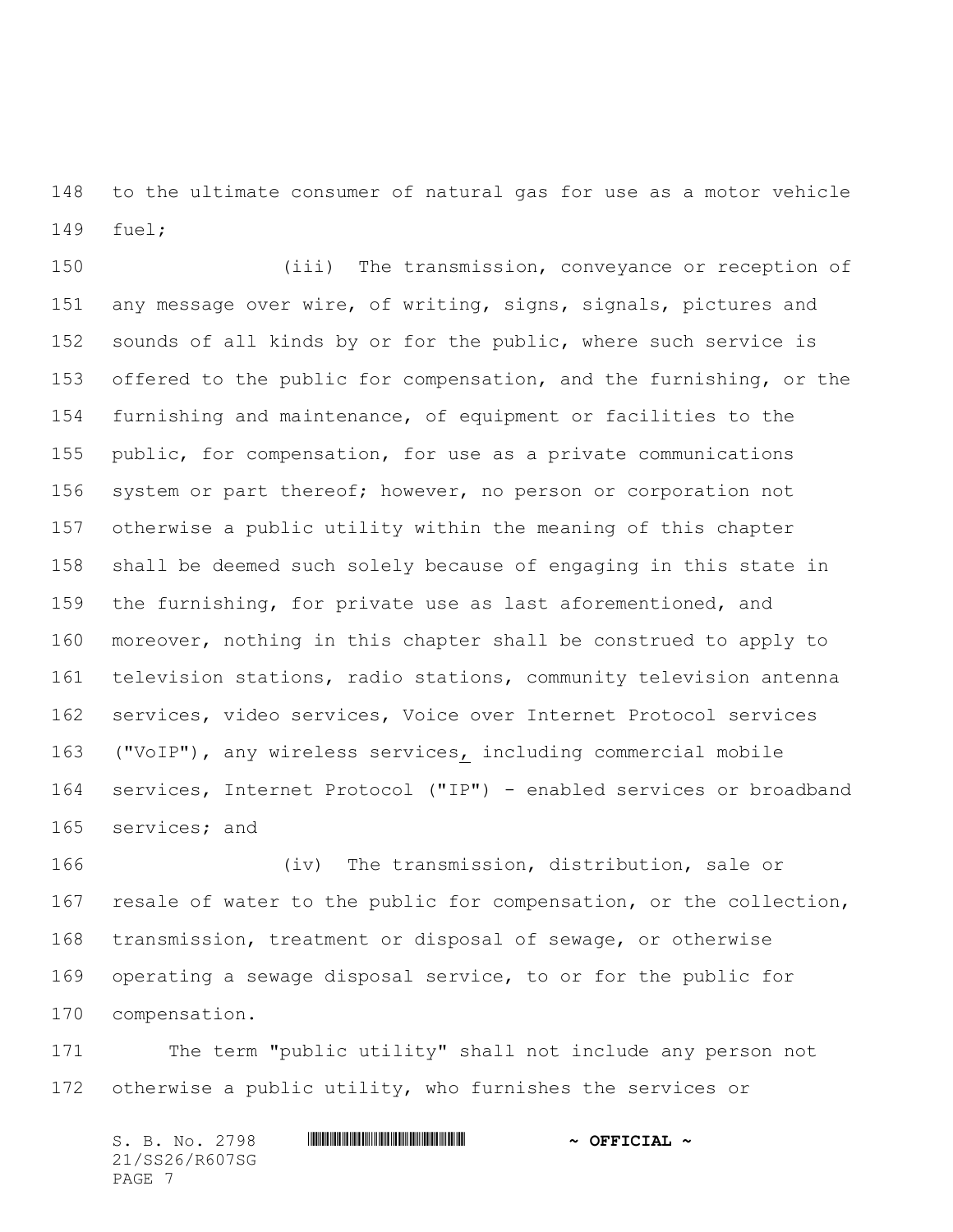commodity described in this paragraph only to himself, his employees or tenants as an incident of such employee service or tenancy, if such services are not sold or resold to such tenants or employees on a metered or consumption basis other than the submetering authorized under Section 77-3-97.

 A public utility's business other than of the character defined in subparagraphs (i) through (iv) of this paragraph is not subject to the provisions of this chapter.

 (e) The term "rate" means and includes every compensation, charge, fare, toll, customer deposit, rental and classification, or the formula or method by which such may be determined, or any of them, demanded, observed, charged or collected by any public utility for any service, product or commodity described in this section, offered by it to the public, and any rules, regulations, practices or contracts relating to any such compensation, charge, fare, toll, rental or classification; however, the term "rate" shall not include charges for electrical current furnished, delivered or sold by one (1) public utility to another for resale.

 (f) The word "commission" shall refer to the Public Service Commission of the State of Mississippi, as now existing, unless otherwise indicated.

 (g) The term "affiliated interest" or "affiliate" includes: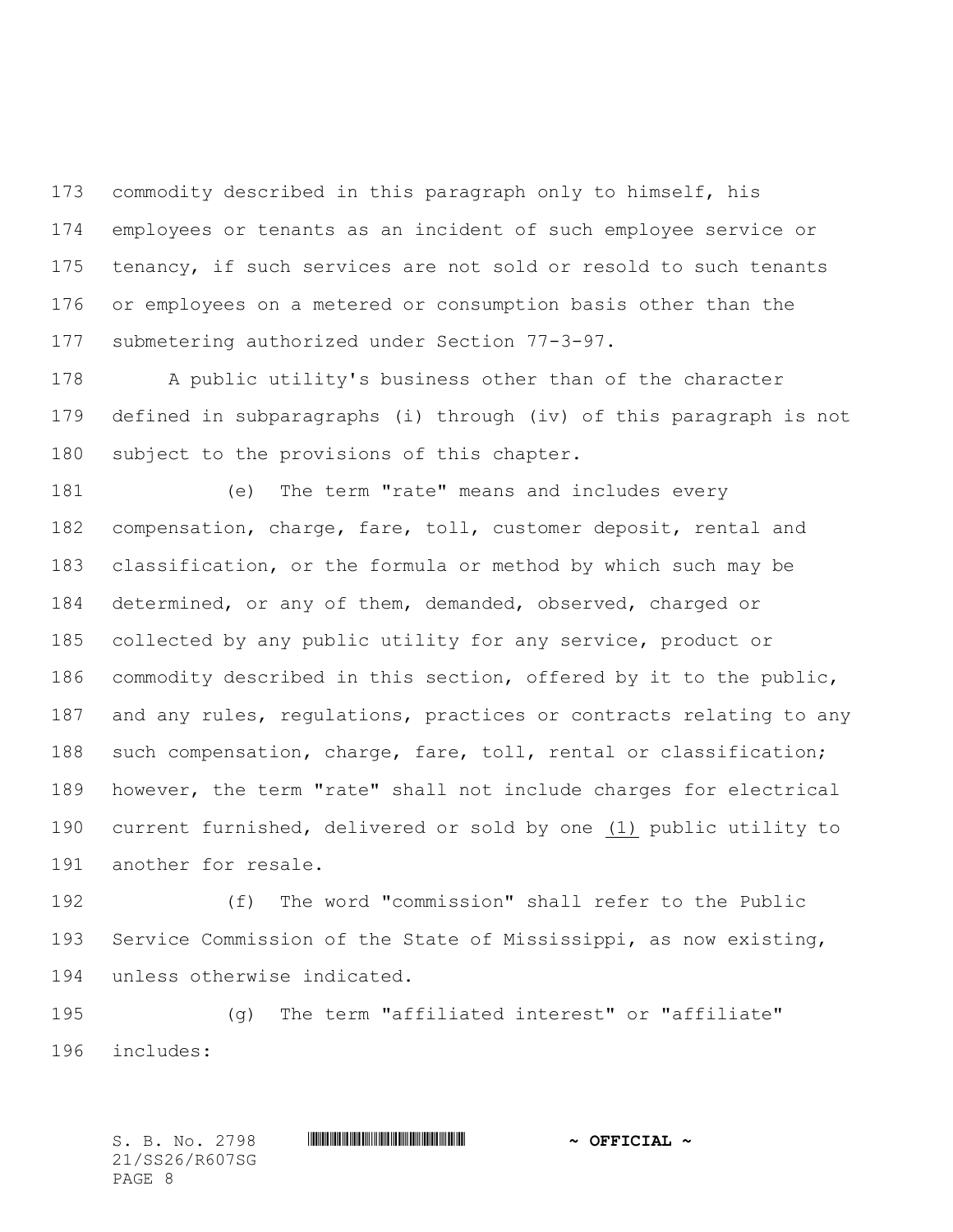(i) Any person or corporation owning or holding, directly or indirectly, twenty-five percent (25%) or more of the voting securities of a public utility;

 (ii) Any person or corporation in any chain of successive ownership of twenty-five percent (25%) or more of the voting securities of a public utility;

 (iii) Any corporation of which fifteen percent (15%) or more of the voting securities is owned or controlled, directly or indirectly, by a public utility;

 (iv) Any corporation of which twenty-five percent (25%) or more of the voting securities **\* \* \*** is owned or controlled, directly or indirectly, by any person or corporation that owns or controls, directly or indirectly, twenty-five percent (25%) or more of the voting securities of any public utility or by any person or corporation in any chain of successive ownership of twenty-five percent (25%) of such securities;

 (v) Any person who is an officer or director of a public utility or of any corporation in any chain of successive ownership of fifteen percent (15%) or more of voting securities of a public utility; or

 (vi) Any person or corporation that the commission, after notice and hearing, determines actually exercises any substantial influence or control over the policies and actions of a public utility, or over which a public utility exercises such control, or that is under a common control with a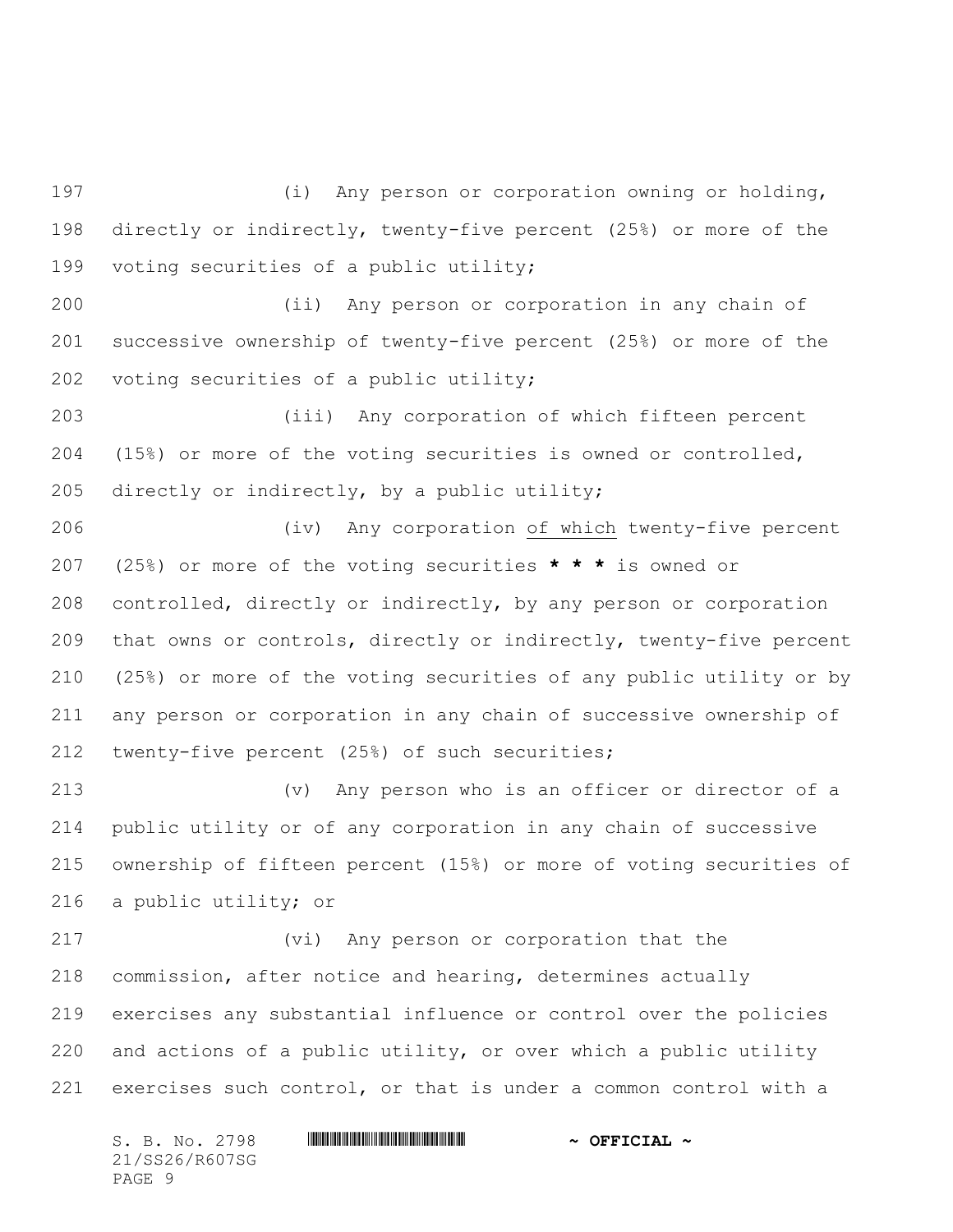public utility, such control being the possession, directly or indirectly, of the power to direct or cause the discretion of the management and policies of another, whether such power is established through ownership of voting securities or by any other direct or indirect means.

 However, the term "affiliated interest" or "affiliate" shall not include a joint agency organized pursuant to Section 77-5-701 et seq., nor a member municipality thereof.

 (h) The term "facilities" includes all the plant and equipment of a public utility, used or useful in furnishing public utility service, including all real and personal property without limitation, and any and all means and instrumentalities in any manner owned, operated, leased, licensed, used, controlled, furnished or supplied for, by or in connection with its public utility business.

 (i) The term "cost of service" includes operating expenses, taxes, depreciation, net revenue and operating revenue requirement at a claimed rate of return from public utility operations.

 (j) The term "lead-lag study" includes an analysis to determine the amount of capital which investors in a public utility, the rates of which are subject to regulation under the provisions of this chapter, must provide to meet the day-to-day operating costs of the public utility prior to the time such costs are recovered from customers, and the measurement of (i) the lag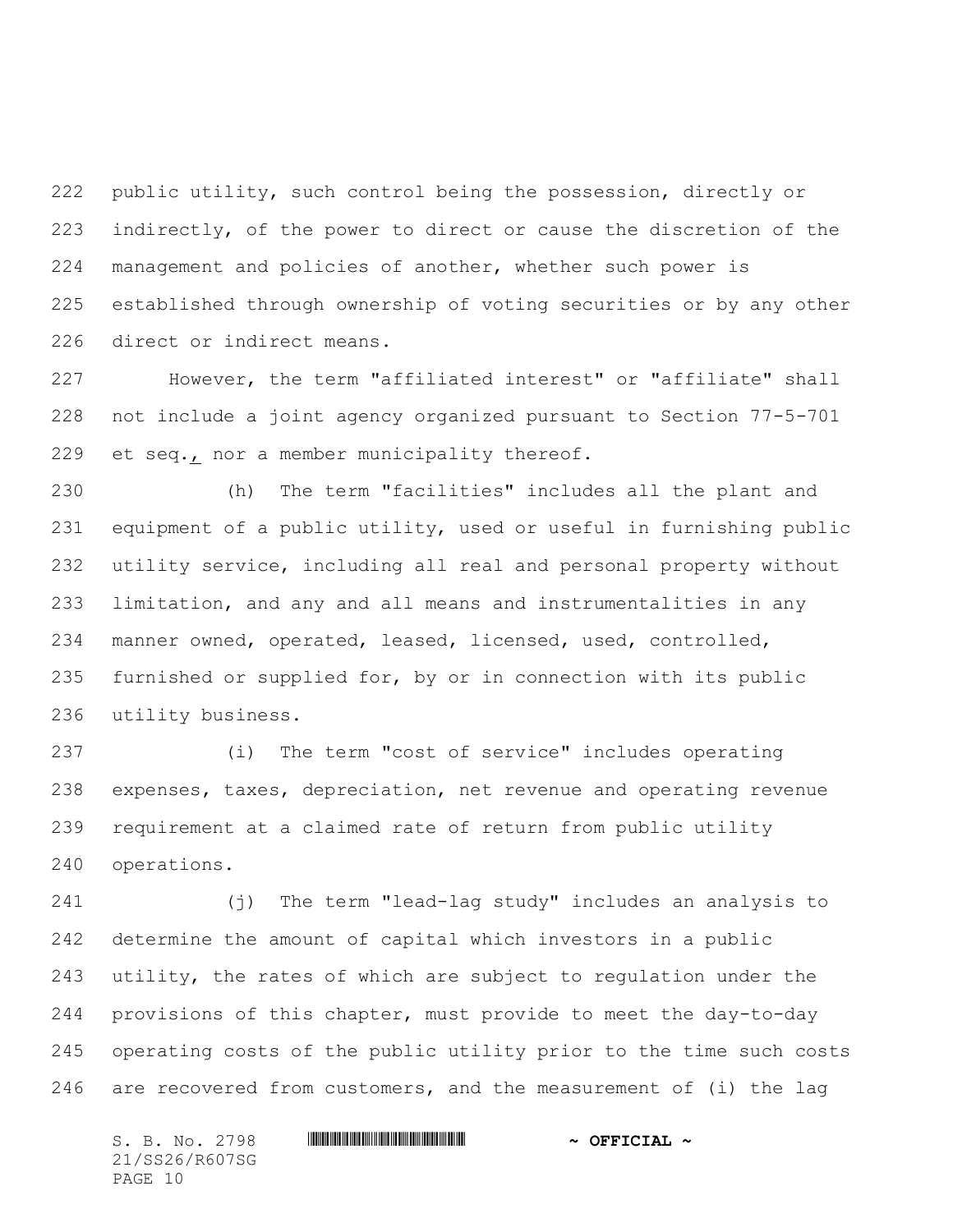in collecting from the customer the cost of providing service, and (ii) the lag in paying the cost of providing service by the public utility.

 (k) The term "broadband services" means any service that consists of or includes a high-speed access capability to transmit at a rate that is not less than two hundred (200) kilobits per second either in the upstream or downstream direction and either:

 (i) Is used to provide access to the internet, or (ii) Provides computer processing, information storage, information content or protocol conversion, including any service applications or information service provided over such high-speed access service.

 (l) The term "video services" means video programming services without regard to delivery technology, including Internet Protocol technology ("Internet Protocol television or IPTV") and video programming provided as a part of a service that enables users to access content, information, email or other services offered over the public internet. The term "video programming" means any programming as defined in 47 USCS Section 522(20).

 (m) The term "Voice over Internet Protocol services" or "VoIP services" means any service that: (i) enables real-time, two-way voice communications that originate from or terminate to the user's location in Internet Protocol or any successor protocol; (ii) uses a broadband connection from the user's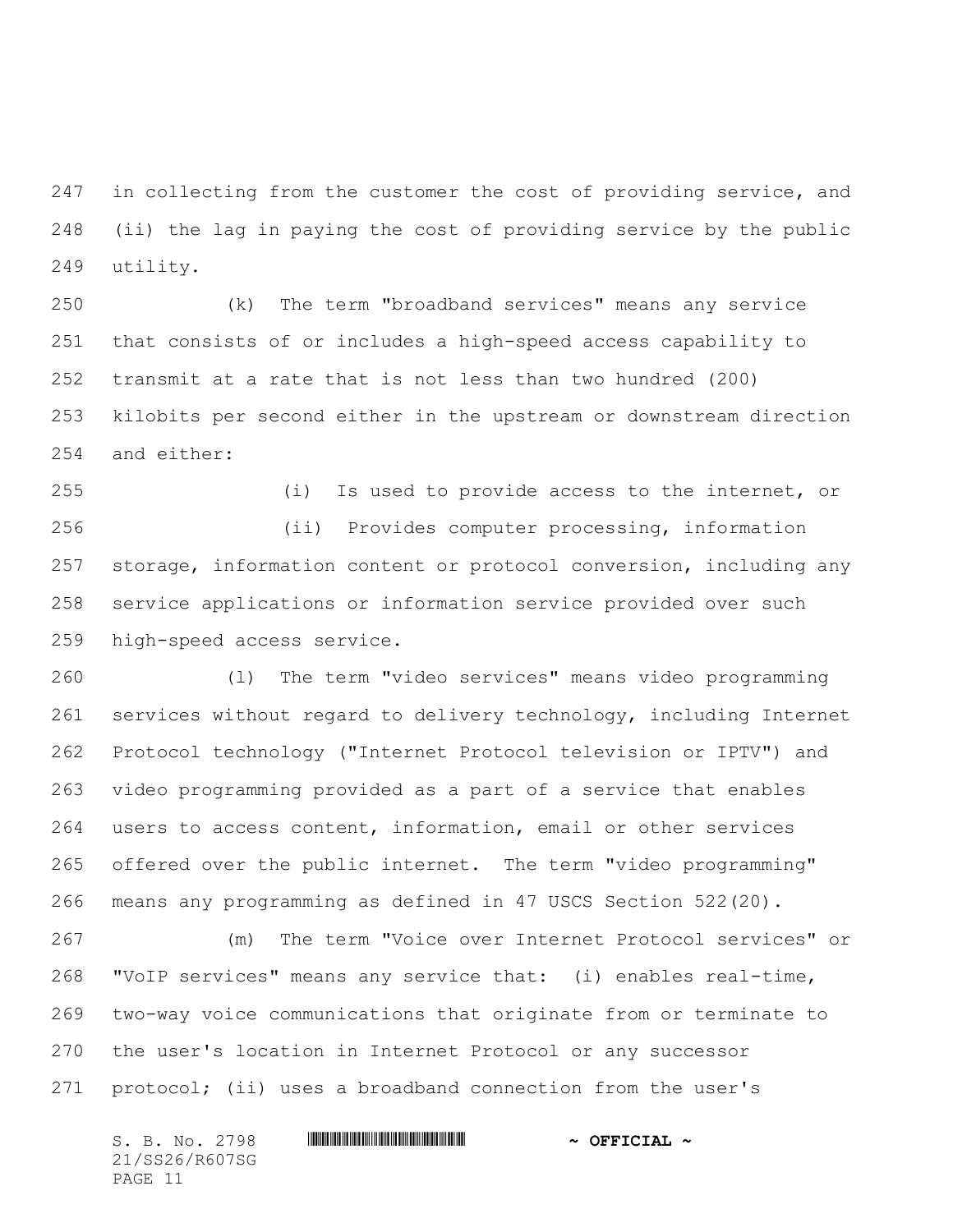location; and (iii) permits users generally to receive calls that originate on the Public Switched Telephone Network and to terminate calls to the Public Switched Telephone Network. (n) The term "commercial mobile services" means any

services as defined in 47 USCS Section 332(d).

 (o) The term "Internet Protocol-enabled services" or "IP-enabled services" means any service, capability, functionality, or application provided using Internet Protocol, or any successor protocol, that enables an end user to send or receive a communication in Internet Protocol format, or any successor format, regardless of whether the communications is voice, data or video. Nothing contained in this paragraph shall apply to retail services that are tariffed by the commission. (p) "Broadband service provider" means an entity that

 provides broadband services to others on a wholesale basis or to end-use customers on a retail basis.

 (q) "Broadband operator" means a broadband service provider that uses the electric delivery system of any public utility of the type as defined in paragraph (d)(i) of this section with the public utility's consent to provide broadband services. (r) "Electric delivery system" means the poles, lines, fiber, cables, broadband system, materials, equipment, easements and other facilities or properties used by any public utility of the type as defined in paragraph (d)(i) of this section to deliver or facilitate the delivery, sale or use of electric energy.

| S. B. No. 2798 | $\sim$ OFFICIAL $\sim$ |
|----------------|------------------------|
| 21/SS26/R607SG |                        |
| PAGE 12        |                        |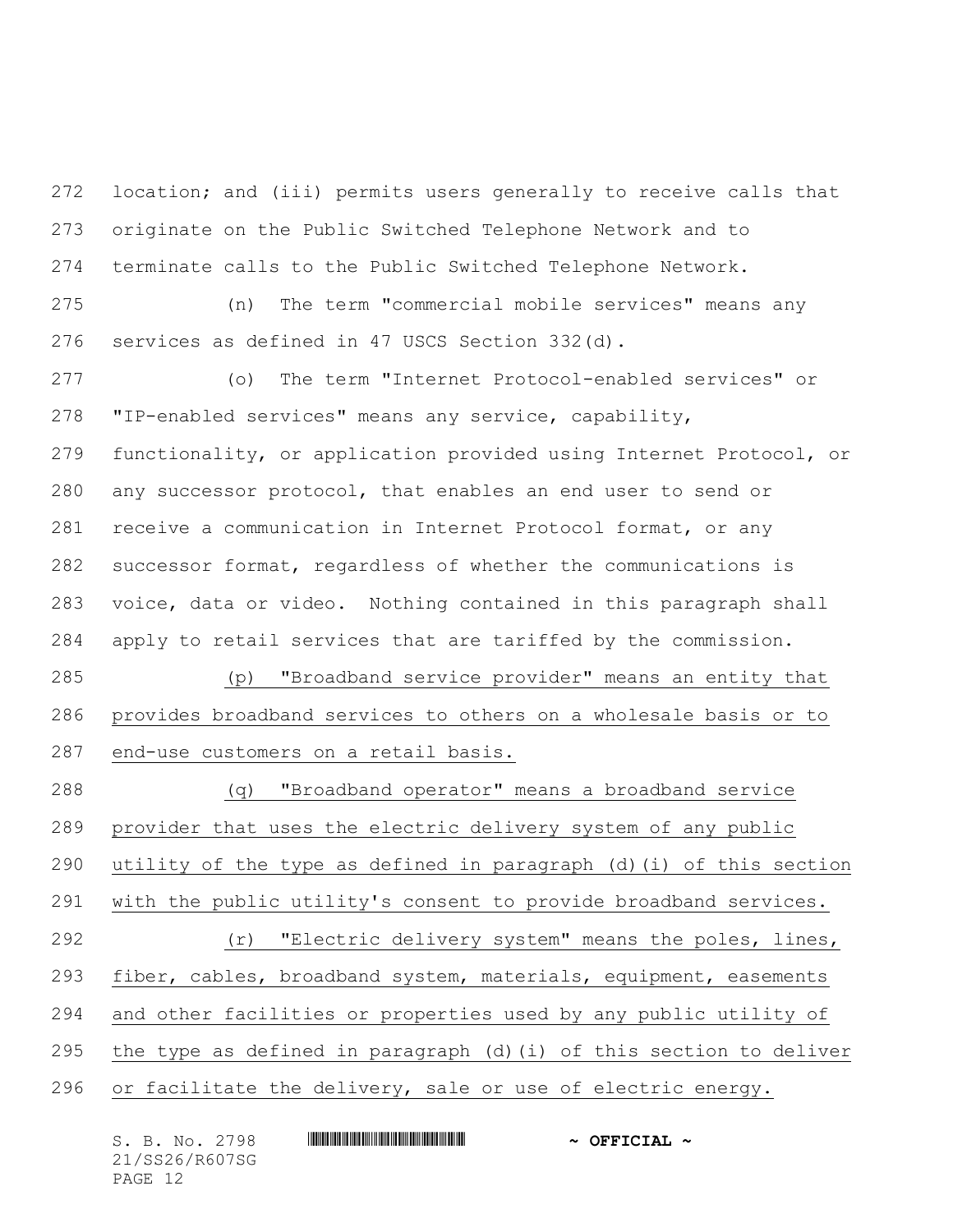**SECTION 3.** Section 77-3-44, Mississippi Code of 1972, is amended as follows:

 77-3-44. (1) Any rate-regulated electric or natural gas public utility with certificated service area in Mississippi may undertake economic development activities, whether directly or indirectly, including activities such as providing capital, or investment in or acquisition and development of business or industrial sites and the necessary infrastructure or services needed to attract new or existing businesses or industry, to create or maintain employment opportunities, or expansion of fiber-optic infrastructure or otherwise to positively impact or in some manner promote the sale of electric energy or natural gas within its certificated service area. Any facilities developed, constructed or acquired in support of the activities described in this section, including fiber-optic infrastructure for which a certificate of public convenience and necessity or other commission approval has been granted after July 1, 2015, as well as any capital investment in natural gas reserves made directly or indirectly by an electric or natural gas public utility to foster long-term stability in the cost of fuel, may be deemed used and useful in the provision of electric or natural gas service regardless of whether or not any end-use customers are taking service from said facilities or investment and otherwise recoverable through the utility's rates.

21/SS26/R607SG PAGE 13

## S. B. No. 2798 \*SS26/R607SG\* **~ OFFICIAL ~**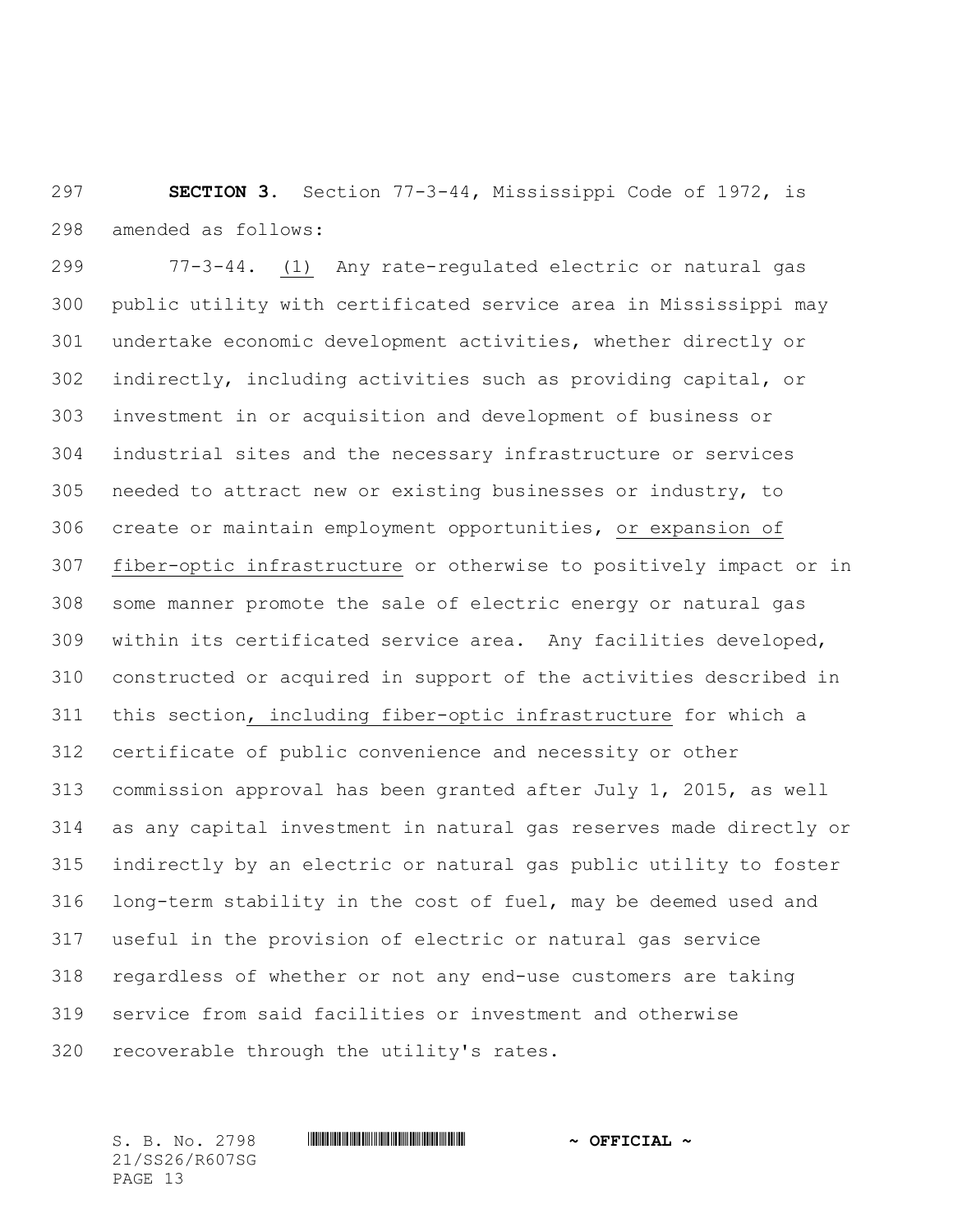| 321 | In addition, to further expand fiber-optic<br>(2)<br>(a)             |
|-----|----------------------------------------------------------------------|
| 322 | infrastructure in the state, any rate-regulated public utility of    |
| 323 | the type as defined in Section $77-3-3$ (d) (i) may grant permission |
| 324 | to broadband service providers to use the electric delivery          |
| 325 | system, including without limitation the fiber-optic                 |
| 326 | infrastructure, of the public utility to provide broadband           |
| 327 | services or other similar services as defined in Section $77-3-3(k)$ |
| 328 | through (o). To the extent a rate-regulated electric public          |
| 329 | utility grants permission to any broadband service provider to use   |
| 330 | any part of the utility's electric delivery system, including        |
| 331 | without limitation its fiber-optic infrastructure, it must grant     |
| 332 | such permission on a nonexclusive basis.                             |
| 333 | The public utility shall not: (i) allow the use of<br>(b)            |
| 334 | its electric delivery system by a broadband operator to provide      |
| 335 | broadband services as defined above to diminish the reliability of   |
| 336 | the electric delivery system; (ii) require any person to purchase    |
| 337 | broadband services as a condition of receiving or continuing to      |
| 338 | receive electric service; or (iii) disconnect, or threaten to        |
| 339 | disconnect, electric service to any customer due to the customer's   |
| 340 | failure to pay for broadband services. Any complaint related to a    |
| 341 | public utility's permissive offer of use pursuant to this            |
| 342 | paragraph (b) shall be brought before and resolved by the Public     |
|     |                                                                      |
| 343 | Service Commission.                                                  |
| 344 | In addition, to further expand fiber-optic<br>(C)                    |
| 345 | infrastructure and economic development in the state, any public     |

| S. B. No. 2798 | $\sim$ OFFICIAL $\sim$ |
|----------------|------------------------|
| 21/SS26/R607SG |                        |
| PAGE 14        |                        |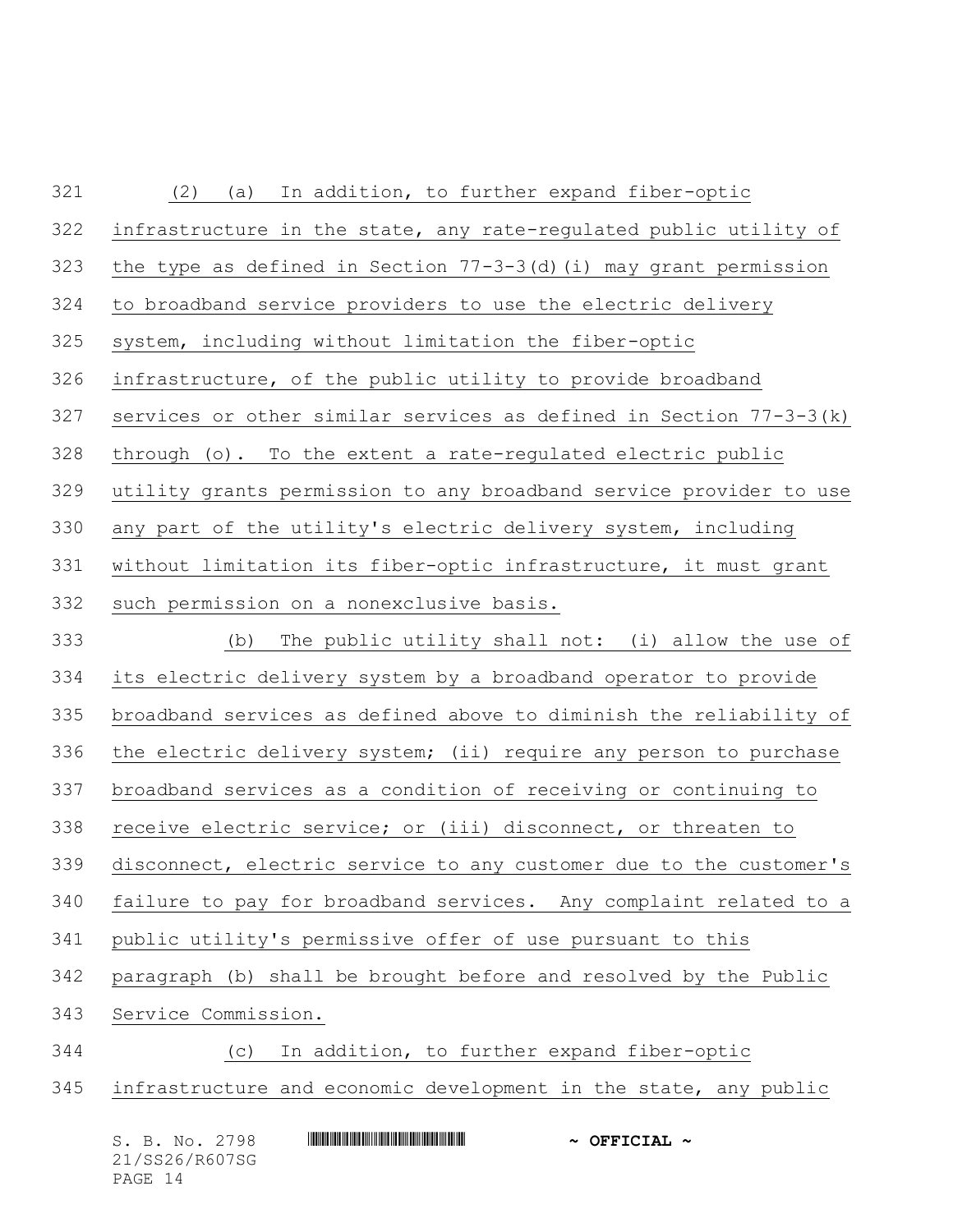utility, including electric cooperatives, of the type as defined in Section 77-3-3(d)(i) may grant permission to a retail customer with a nonaggregated load greater than twenty (20) megawatts to construct, install, or maintain above or underground fiber-optic infrastructure on the public utility's existing right-of-way of its electric delivery system. (d) In instances where a landowner has previously been compensated for the use of his land through a right-of-way instrument with a public utility, the use of the public utility's electric delivery system for the provision of broadband services to a broadband operator or use of the public utility's existing right-of-way on its electric delivery system by a retail customer to construct, install, or maintain above or underground fiber-optic infrastructure shall not be considered an additional burden on the real property upon which the public utility's electric delivery system is located and shall not require the public utility, the broadband operator or retail customer to obtain the consent of anyone having an interest in the real property upon which the public utility's electric delivery system is located. (e) If a portion of a public utility's electric delivery system is used by a broadband operator for the provision of broadband services or a portion of a public utility's right-of-way is used by a retail customer to construct, install, or maintain above or underground fiber-optic infrastructure and

| S. B. No. 2798 |  | $\sim$ OFFICIAL $\sim$ |  |
|----------------|--|------------------------|--|
| 21/SS26/R607SG |  |                        |  |
| PAGE 15        |  |                        |  |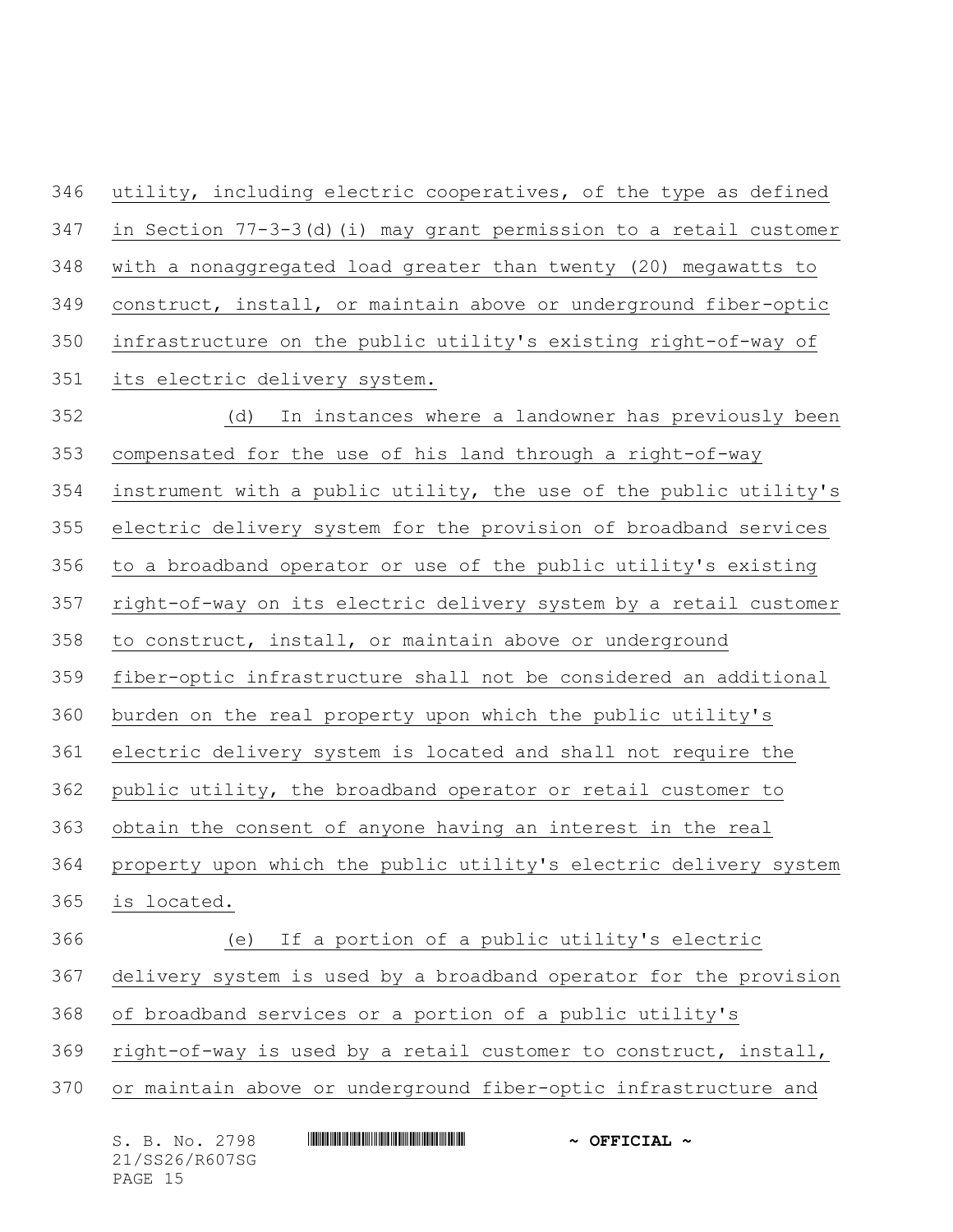the landowner of the real property on which such portion is located believes his property has been damaged by such use, the landowner may petition the circuit court of the county in which the property is situated for any damages to which the landowner may be entitled under this subsection:

 (i) The petition allowed and damages recoverable under this subsection shall be the landowner's exclusive remedy, and the landowner shall not be entitled to assert any other 379 theory, claims or causes of action nor recover any other damages, punitive damages, costs, attorneys' fees, or other relief. (ii) The recoverable damages, if any, shall be recoverable only from the broadband operator or retail customer and not from the public utility.

 (iii) The damages recoverable shall be an amount equal to the difference between 1. the fair market value of the landowner's interest in the real property immediately before the public utility's electric delivery system on the owner's property was first used by the broadband operator or retail customer for the provision of broadband services, and 2. the fair market value

of the landowner's interest in the real property immediately after

the public utility's electric delivery system on the landowner's

property was first used by the broadband operator or retail

customer for the provision of broadband services. The

before-and-after values must be established by the testimony of a

qualified real estate appraiser. The damages, if any, shall be

21/SS26/R607SG PAGE 16

S. B. No. 2798 \*SS26/R607SG\* **~ OFFICIAL ~**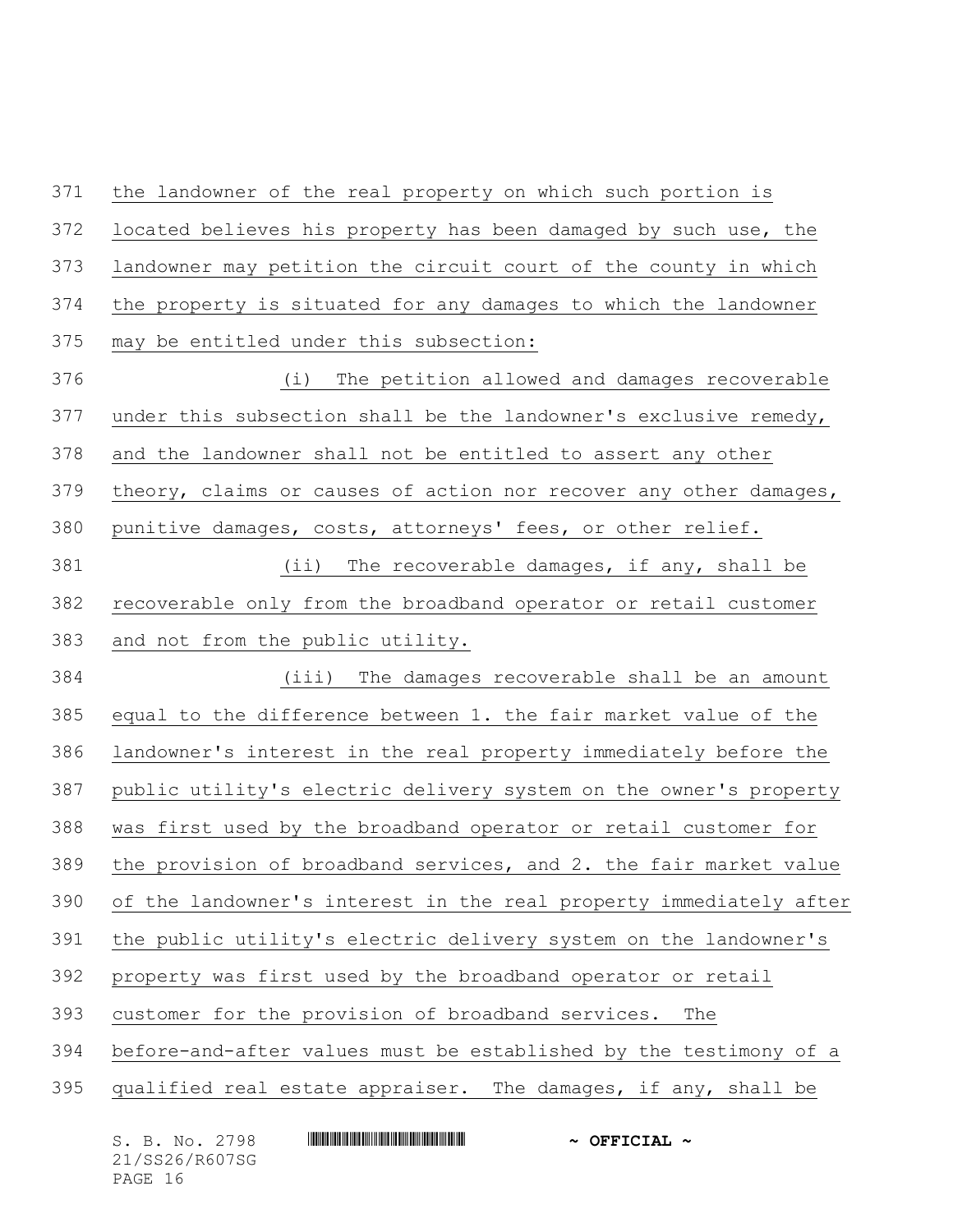| 396 | fixed and shall not be deemed to continue, accumulate, or accrue.  |
|-----|--------------------------------------------------------------------|
| 397 | The court shall, as part of its judgment, confirm the rights       |
| 398 | granted by the public utility to the broadband operator or retail  |
| 399 | customer and their respective successors and assigns for the       |
| 400 | placement or use of a broadband system on or as part of the        |
| 401 | electric delivery system. The judgment will have the same effect   |
| 402 | of a conveyance executed in due form of law and shall run with the |
| 403 | land; and a certified copy of said judgment may be filed by the    |
| 404 | broadband operator retail customer in the land records of the      |
| 405 | county in which the subject property is located.                   |
| 406 | Evidence of past, current or future revenues<br>(iv)               |
| 407 | or profits derived or to be derived by a broadband operator or     |
| 408 | retail customer from providing broadband services is not           |
| 409 | admissible for any purpose in any such proceeding.                 |
| 410 | The landowner shall not be entitled to any<br>$(\triangledown)$    |
| 411 | damages or other relief relating to any broadband system or        |
| 412 | portion thereof that is located on the landowner's property or any |
| 413 | fiber-optic infrastructure by the retail customer that is located  |
| 414 | on the landowner's property and is used or could be used by the    |
| 415 | electric public utility for its own operations.                    |
| 416 | The landowner shall not be entitled to any<br>(vi)                 |
| 417 | relief or damages if an easement has been granted to the broadband |
| 418 | operator or retail customer, if the landowner has authorized the   |
| 419 | public utility to use or allow others to use its electric delivery |
| 420 | system for the provision of broadband services, or if the          |
|     |                                                                    |

| S. B. No. 2798 | $\sim$ OFFICIAL $\sim$ |
|----------------|------------------------|
| 21/SS26/R607SG |                        |
| PAGE 17        |                        |